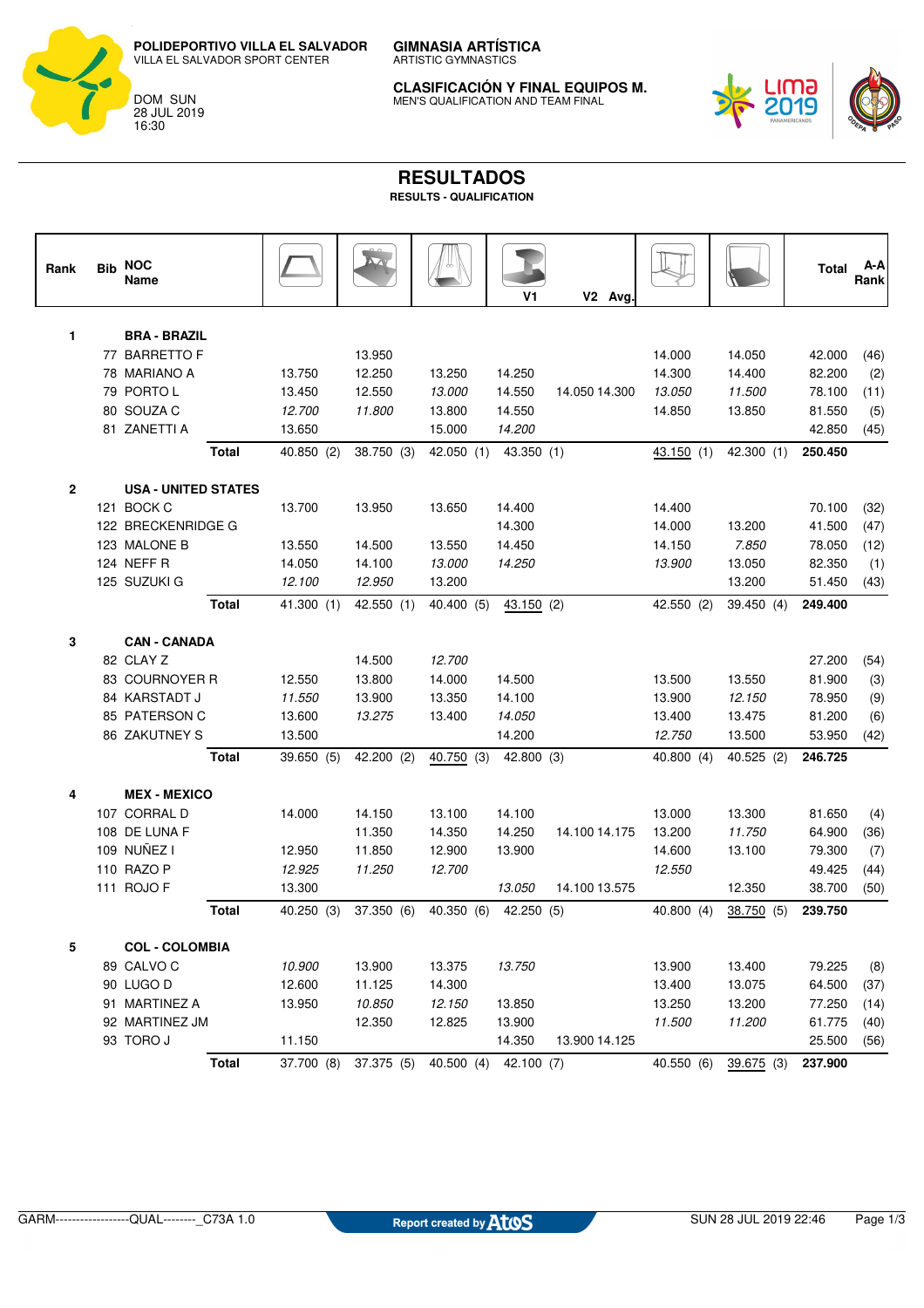**POLIDEPORTIVO VILLA EL SALVADOR** VILLA EL SALVADOR SPORT CENTER



**GIMNASIA ARTÍSTICA** ARTISTIC GYMNASTICS

**CLASIFICACIÓN Y FINAL EQUIPOS M.** MEN'S QUALIFICATION AND TEAM FINAL



## **RESULTADOS RESULTS - QUALIFICATION**

| Rank               | <b>Bib</b> | <b>NOC</b><br>Name       |            |            |                       | V1         | V2 Avg.       |            |            | <b>Total</b> | A-A<br>Rank |
|--------------------|------------|--------------------------|------------|------------|-----------------------|------------|---------------|------------|------------|--------------|-------------|
| 6                  |            | <b>CUB - CUBA</b>        |            |            |                       |            |               |            |            |              |             |
|                    |            | 96 DE LA CRUZ A          | 13.350     |            | 12.800                | 14.150     | 13.550 13.850 |            |            | 40.300       | (48)        |
|                    |            | 97 GODOY H               |            | 12.750     |                       |            |               | 12.950     | 13.600     | 39.300       | (49)        |
|                    |            | 98 LERÚR                 | 13.150     | 11.850     | 13.150                | 14.300     | 13.100 13.700 | 13.725     | 12.550     | 78.725       | (10)        |
|                    |            | 99 ROSENDI R             | 13.175     | 11.450     | 13.800                | 13.700     |               | 13.050     | 11.700     | 76.875       | (17)        |
|                    |            | 100 VERGARA A            | 12.050     | 11.350     | 12.300                | 13.550     |               | 14.500     | 12.600     | 76.350       | (21)        |
|                    |            | <b>Total</b>             | 39.675(4)  | 36.050(7)  | 39.750 (7) 42.150 (6) |            |               | 41.275 (3) | 38.750 (5) | 237.650      |             |
| $\overline{7}$     |            | <b>VEN - VENEZUELA</b>   |            |            |                       |            |               |            |            |              |             |
|                    |            | 126 BRICEÑO O            |            |            | 11.700                |            |               |            |            | 11.700       | (60)        |
|                    |            | 127 FUENMAYOR J          | 12.750     | 12.300     | 12.300                | 14.000     |               | 12.700     | 12.700     | 76.750       | (19)        |
|                    |            | 128 PUENTES M            | 13.500     | 10.500     |                       | 13.850     |               | 13.100     | 11.600     | 62.550       | (39)        |
|                    |            | 129 ROJO J               | 12.900     | 12.150     | 12.950                | 14.550     |               | 12.000     | 11.550     | 76.100       | (22)        |
|                    |            | 130 TREJO A              | 11.900     | 13.300     | 12.650                | 13.800     |               | 13.750     | 11.400     | 76.800       | (18)        |
|                    |            | <b>Total</b>             | 39.150(6)  | 37.750(4)  | 37.900 (8)            | 42.400 (4) |               | 39.550 (7) | 35.850 (8) | 232.600      |             |
| 8                  |            | <b>ARG - ARGENTINA</b>   |            |            |                       |            |               |            |            |              |             |
|                    |            | 71 CORDOBA N             | 12.300     | 6.900      | 12.350                | 13.100     |               | 12.900     | 11.500     | 69.050       | (34)        |
|                    |            | 72 JATO J                | <b>DNS</b> |            |                       | 12.650     |               | <b>DNS</b> | <b>DNS</b> | 12.650       | (59)        |
|                    |            | 73 MAYOL S               | 13.150     | 13.300     | 12.850                | 13.900     |               | 12.200     | 11.650     | 77.050       | (15)        |
|                    |            | 74 MOLINARI F            |            |            | 14.500                |            |               |            |            | 14.500       | (57)        |
|                    |            | 75 VILLAFAÑE D           | 12.700     | 10.500     | 13.850                | 14.200     | 13.150 13.675 | 11.350     | 11.750     | 74.350       | (25)        |
|                    |            | <b>Total</b>             | 38.150 (7) | 30.700(9)  | 41.200(2)             | 41.200 (8) |               | 36.450(9)  | 34.900 (9) | 222.600      |             |
| 9                  |            | <b>PER-PERU</b>          |            |            |                       |            |               |            |            |              |             |
|                    |            | 112 AGÜERO D             | 13.650     | 9.925      | 12.100                | 14.350     | 12.900 13.625 | 11.700     | 12.550     | 74.275       | (26)        |
|                    |            | 113 GALLEGOS M           |            | 9.100      |                       | 11.800     |               |            | 11.850     | 32.750       | (51)        |
|                    |            | 114 LEON PRADO A         | 11.550     | 8.100      | 11.650                | 12.900     |               | 12.250     | 12.200     | 68.650       | (35)        |
|                    |            | 115 MORETO J             | 11.725     | 13.750     | 12.500                | 13.700     |               | 12.800     | 12.450     | 76.925       | (16)        |
|                    |            | 116 PIZARROL             | 10.800     |            | 6.950                 |            |               | 12.850     |            | 30.600       | (52)        |
|                    |            | <b>Total</b>             | 36.925 (9) | 32.775 (8) | 36.250(9)             | 40.950 (9) |               | 37.900 (8) | 37.200 (7) | 222.000      |             |
| <b>INDIVIDUALS</b> |            |                          |            |            |                       |            |               |            |            |              |             |
|                    |            | <b>JAM - JAMAICA</b>     |            |            |                       |            |               |            |            |              |             |
|                    |            | 105 BECKFORD R           | 13.600     | 12.050     | 12.950                | 13.600     |               | 13.150     | 12.600     | 77.950       | (13)        |
|                    |            | 106 FAULK C              | 11.450     | 11.050     | 12.900                | 12.900     |               | 11.100     | 11.550     | 70.950       | (31)        |
|                    |            | <b>PUR - PUERTO RICO</b> |            |            |                       |            |               |            |            |              |             |
|                    |            | 117 LOPEZ J              | 11.950     | 11.200     | 13.200                | 14.450     | 14.000 14.225 | 12.100     | 12.250     | 75.150       | (24)        |
|                    |            | 118 PEREZ A              | 9.750      | 12.550     | 12.200                | 13.700     |               | 10.950     | 12.400     | 71.550       | (29)        |
|                    |            |                          |            |            |                       |            |               |            |            |              |             |